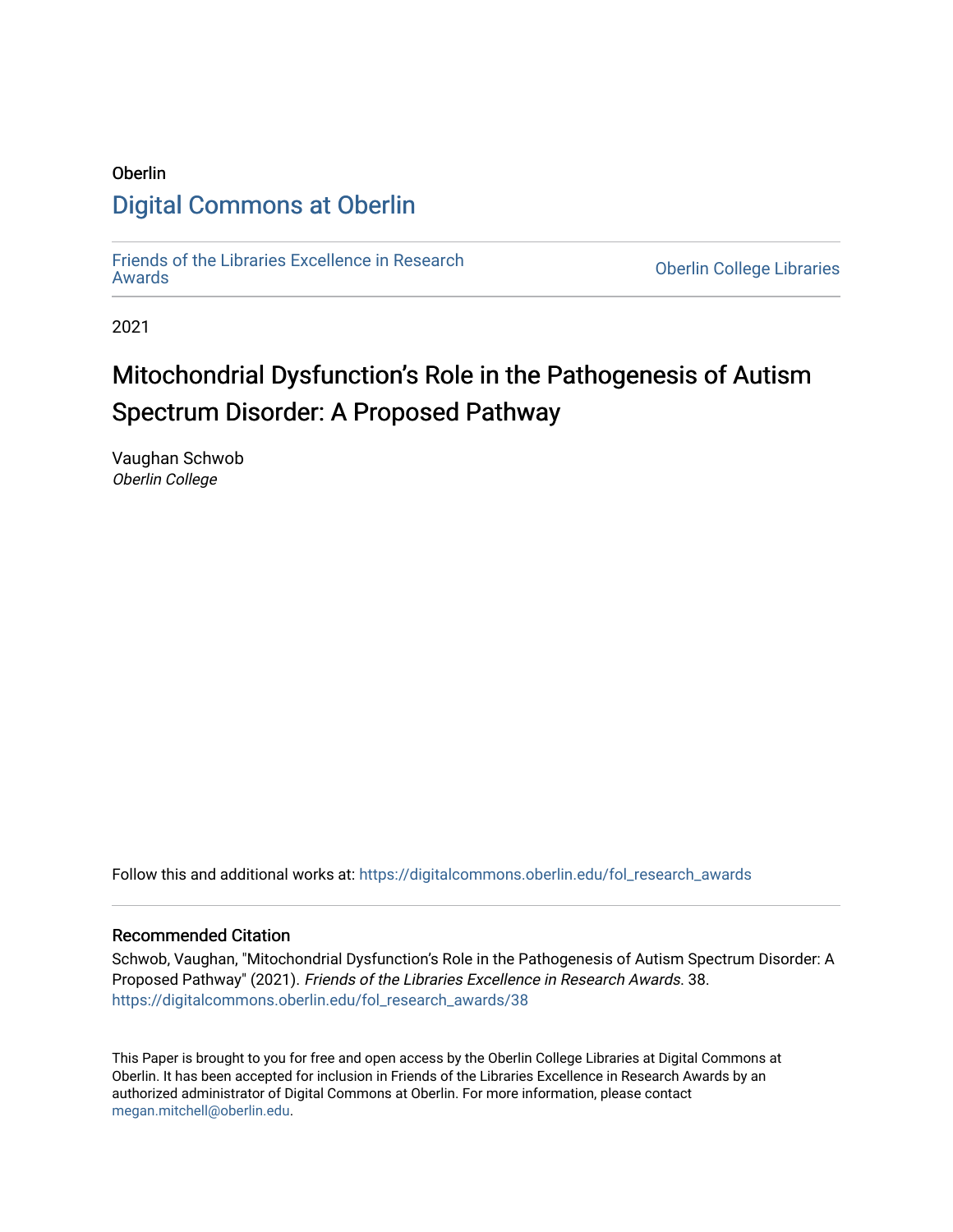Mitochondrial Dysfunction's Role in the Pathogenesis of Autism Spectrum Disorder:

A Proposed Pathway

Vaughan Schwob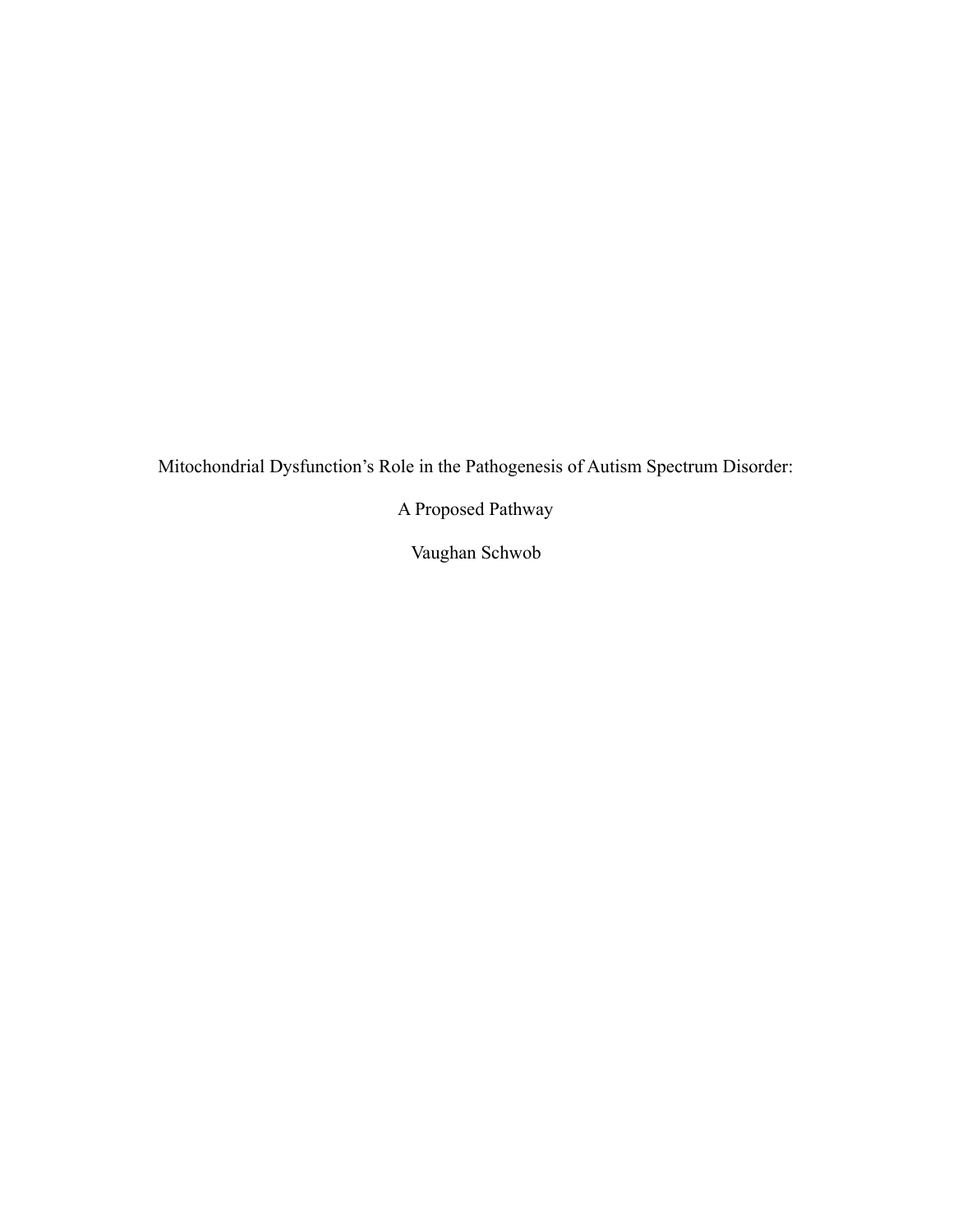There are many contributing factors to the pathogenesis of Autism Spectrum Disorder (ASD). There are several findings related to dysfunctions in ASD; the most common are mitochondrial dysfunction, overactivation of the glia in the brain's immune system, and reduced synaptic pruning (Petrelli, Pucci, & Bezzi, 2016; Yanuck, 2019). This literature review analyzes the research associating oxidative stress with the increase in cytokine and chemokine levels and how that pathway leads to the activation of the immune system. Immune system activation during brain development is the factor in ASD's pathology that has the most evidence supporting its role in the development of ASD.

## 1. Introduction

Autism Spectrum Disorder (ASD) is one of the most common neurodevelopmental disorders. One in fifty-four children is diagnosed with ASD in the United States (McPartland et al., 2012). A diagnosis of ASD requires meeting all of the social-communicative criteria and two of the four restrictive and repetitive behaviors criteria (APA, 2013). Frequently, people with ASD have difficulty with their executive function-related tasks (Blijd-Hoogewys et al., 2014). Specifically, the deficits are often in cognitive flexibility and planning/organization. Other common characteristics of people with ASD are difficulties taking another person's perspective, understanding social reciprocity, taking the initiative, adapting to change (rigid and pervasive behaviors), and using self-regulation (Blijd-Hoogewys et al., 2014). People typically diagnosed with autism also commonly have sensory sensitivities; strong scents and loud sounds can cause severe distress. A less widely known symptom is a deficit in episodic memory. The characteristics of ASD are widely varied, which makes studying and researching the disorder more difficult.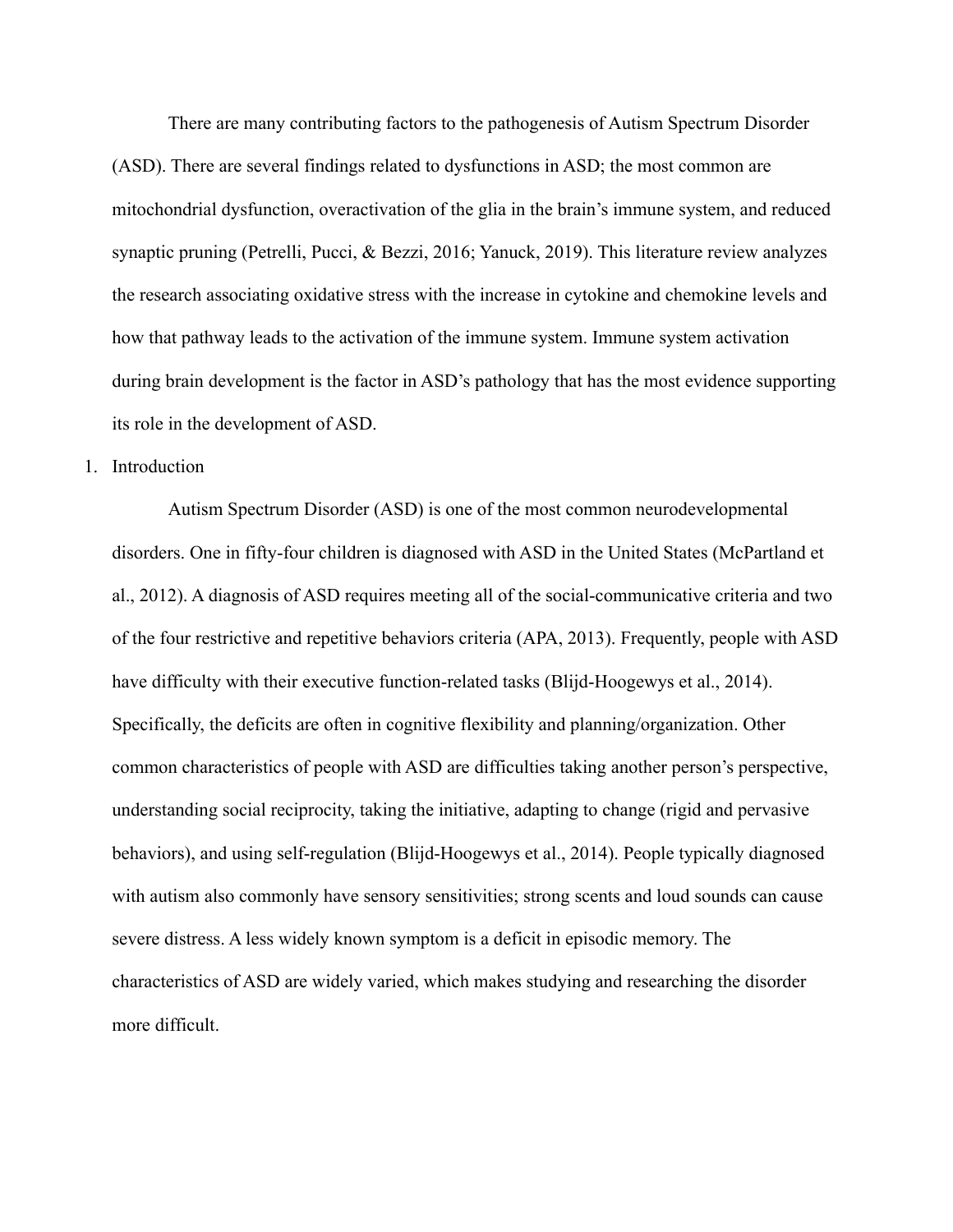The exact etiology of ASD is unknown. It is most likely caused by a combination of genetic and environmental factors. The most basic causal understanding is that there are brain structure and function abnormalities in people with ASD. The commonly seen cause of ASD is a lack of synaptic pruning during brain development (Tye et al., 2019). Current research is focused on how synaptic pruning deficits occur. There are many factors that could contribute to deficits in synaptic pruning; the potential pathway examined in this paper is how mitochondria dysfunction can lead to oxidative stress leading to increases in chemo/cytokines and an overly activated immune system (as represented by increased levels of cytokines and chemokines). An overly activated immune system during brain development has connections to synaptic pruning deficits (Tang et al., 2014; Nicolini et al., 2015).



#### *Figure 1.* Pathway overview

#### 1.1 Mitochondrial homeostasis linked to ASD

Mitochondrial dysfunction has been linked to ASD (Giulivi et al., 2010; Goodenowe  $\&$ Pastural, 2011). Genetic mutations targeting mitochondrial function account for more than 10% of all cases, which is the largest genetic contribution (Goodenowe & Pastural, 2011). A Portuguese study showed that 7% of autistic cases are correlated with mitochondrial respiratory chain disorders, meaning this could be one of the most common disorders associated with autism (Olivieria et al., 2005). Not every child in the Oliviera study was tested for a mitochondrial disorder; therefore the actual prevalence is most likely higher. Mitochondria dysfunction is most likely a large part of the pathogenesis of ASD.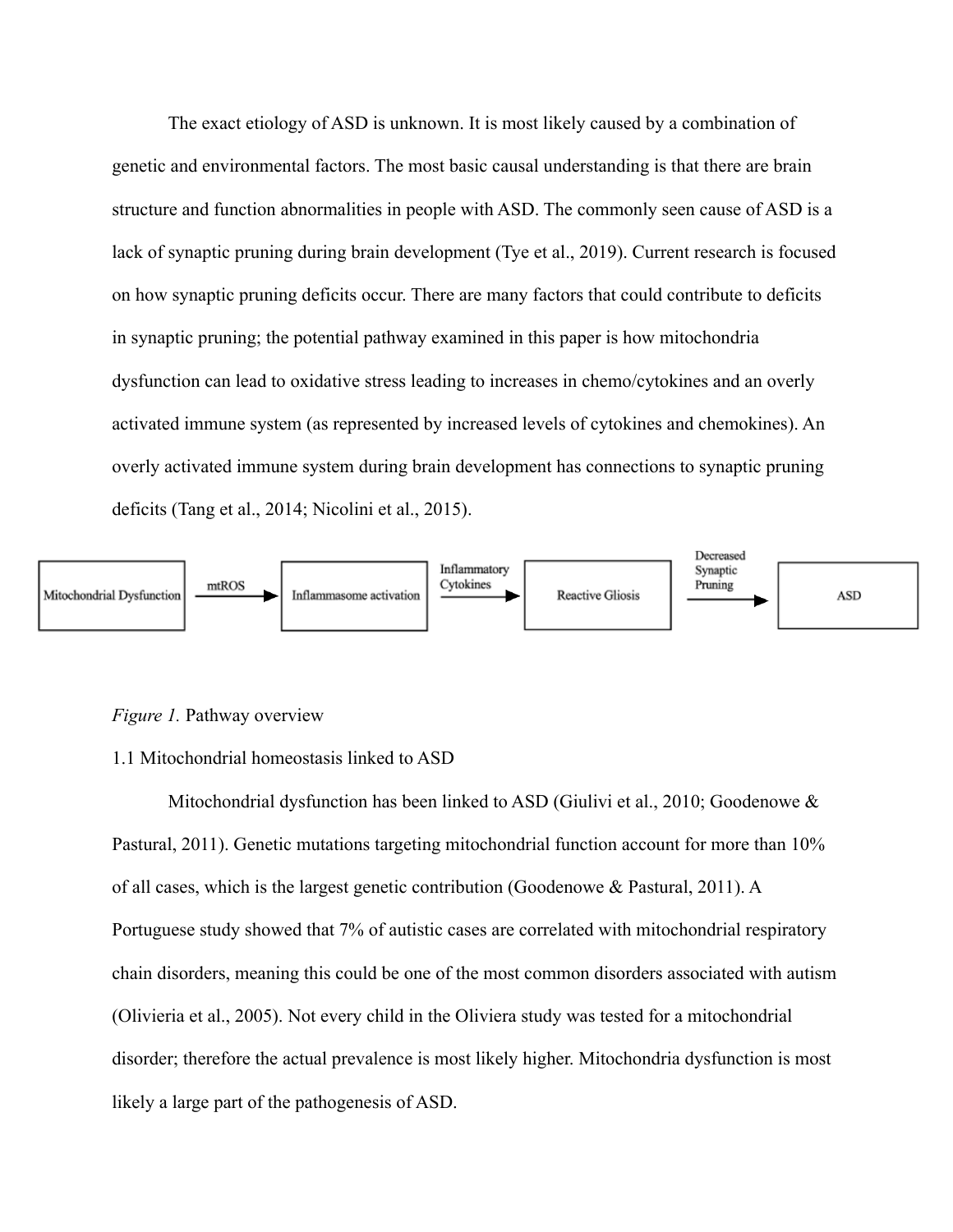One of the most likely ways that mitochondrial dysfunction can contribute to the pathogenesis of ASD is through producing reactive oxygen species (ROS). A disturbance in the mitochondrial respiratory chain can lead to assembly deficits and structural changes in the oxidative phosphorylation complexes (Morán et al., 2012). Those changes lead to decreased ATP production, electron leakage, accumulation of ROS, and release of apoptotic inducing factors (Morán et al., 2012). Complexes I and III are the primary sites that produce oxygen radicals (Morán et al., 2012). Without a functioning mitochondrial respiratory system, more oxygen radicals are produced, and the build-up can lead to oxidative stress (Morán et al., 2012). 1.2 Oxidative Stress

Oxidative stress is caused by an imbalance between the production and accumulation of reactive oxygen species (ROS) in cells and tissues and the ability of a biological system to detoxify these reactive products (Pizzino et al., 2017). ROS play a role in cell signaling (Pizzino et al., 2017). They are typically generated as by-products of oxygen metabolism (Pizzino et al., 2017). ROS are usually produced in the mitochondria (Pizzino et al., 2017). During oxidative stress, there is an excess amount of free radicals and oxidants (Pizzino et al., 2017). Oxidative stress can be responsible for the induction of diseases, both chronic and degenerative (Pizzino et al., 2017). Hyperoxia can upregulate the production of TNF and IL-1 (Ghezzi et al. 1991). ROS positively regulate the production of cytokines (Sozzani et al., 2005). Oxidative stress influences many cellular processes.

The focus of this review will be ROS's effects on the immune system. In the immune system, pathogen-associated molecular patterns (PAMPs) and damage-associated molecular patterns (DAMPs) can stimulate ROS production through stimulation of the mitochondria (Yang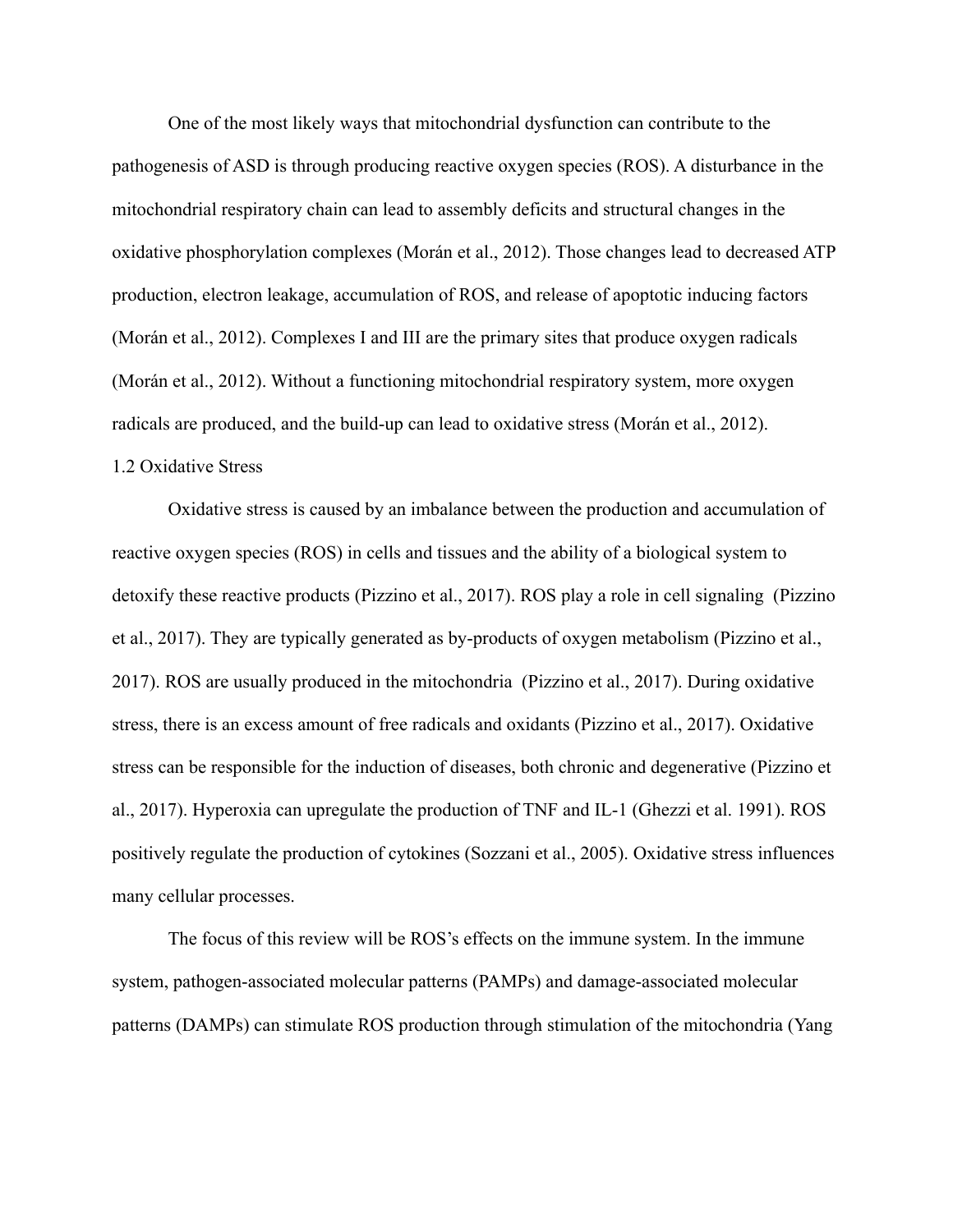et al., 2013). ROS can lead to inflammasome activation, which stimulates caspase-1 and the maturation of cytokines (Yang et al., 2013).

## 1.3 Cytokines and Chemokines

The immune system produces cytokines, chemokines, and other humoral factors to protect the host when threatened (Cerami, 1992). This system usually restores normal homeostasis, but the overproduction of immunoregulatory mediators can prove deleterious to the host (Cerami, 1992). Cytokines and chemokines are signaling molecules for the immune system that can tag cells for destruction by leukocytes (Nathan & Sporn, 1991).

Cytokines and chemokines have been implicated in the pathogenesis of ASD. A mouse model study found that ASD-like behavior in offspring may be caused by altered levels of maternal cytokines (TNFα, IL1β, IL-2, IL-6, and IL-10) (Petrelli, Pucci, & Bezzi, 2016; Jones et al., 2017). Maternal inflammatory cytokines crossing the placental barrier is the potential mechanism by which maternal immune dysregulation increases the risk for ASD. Proinflammatory cytokines in the developing brain lead to neuroinflammation and gliosis. Researchers hypothesize that the inflammatory response contributes to the pathogenesis of ASD (Jones et al., 2017; Estes & McAllister, 2015; Keil et al., 2010; Meyer, Ingersoll, & Hambrick, 2011).

# 2. Dysfunctions of the mitochondria found in ASD

Several studies have shown that mitochondrial dysfunction is common in people with ASD (Giulivi et al., 2010; Goodenowe & Pastural, 2011; Haas, 2010; Oliveira et al., 2005). Giulivi and colleagues (2010) examined mitochondria dysfunction in people with ASD by measuring oxidative phosphorylation capacity, mtDNA copy number and deletions, mitochondrial rate of hydrogen peroxide production, and plasma lactate and pyruvate. The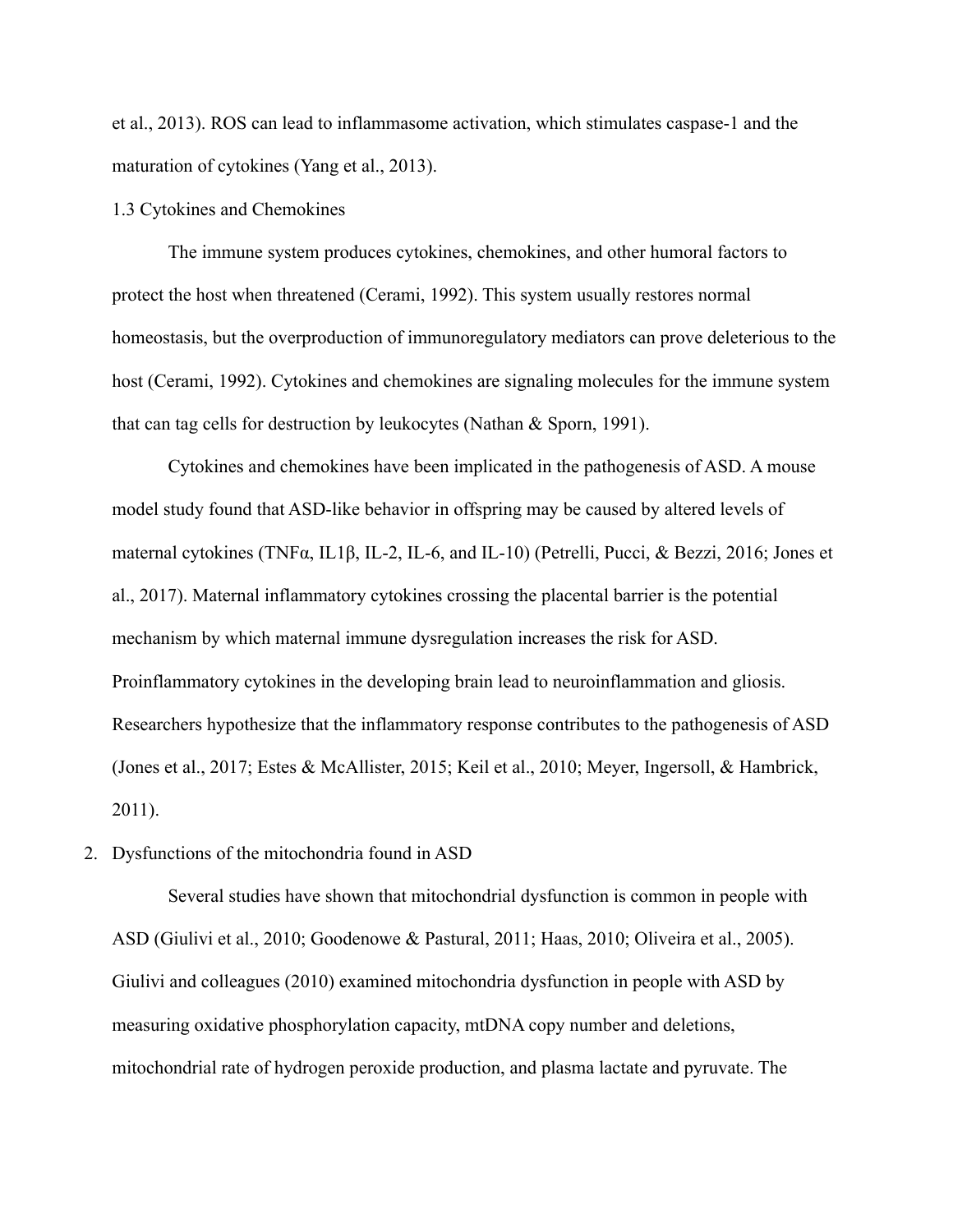Giulivi et al. study found that mitochondrial oxygen consumption was impaired in peripheral lymphocytes in children with ASD. Giulivi and colleagues' study also discovered higher plasma pyruvate levels and higher rates of hydrogen peroxide production in children with ASD. However, this study was purely correlational, so the evidence needs to be further supported by other research. A study by Haas (2010) found that the most common mtDNA mutation is the MELAS A3243G mutation. Oliveira and colleagues (2005) performed a population study with a population of Portuguese children. They assessed the metabolic dysfunction in autism hypothesis using lactate and pyruvate levels for their analysis. Plasma lactate levels were elevated in 20.3% of the participants (Oliveria, 2005). This study also found a defect in oxidative phosphorylation associated with ASD. However, these results are not as trustworthy as other findings because there were no follow-up studies and their analyses were not well thought out. Therefore, their findings would need to be confirmed by other studies. Overall, there are strong correlations between mitochondrial dysfunction and ASD using several markers of mitochondrial dysfunction. Consequently, it is reasonable to conclude that mitochondrial dysfunction plays a role in the pathogenesis of ASD.

#### 3. Mitochondrial dysfunction increasing oxidative stress levels

The mitochondria consumes ~85-95% of all oxygen inhaled during respiration. Most of the oxygen that passes through the mitochondria is reduced to water in the final step of the respiratory chain (Shigenaga, Hagen, & Ames, 1994). Even when the respiratory chain is functioning normally 0.1-4% of the electrons flowing through leak out and cause single-electron reduction of oxygen and thus forming a free radical superoxide anion  $(O_2^{\text{-}};$  Murphy, 2009). Complexes I and III are thought to be the primary sites that leak electrons and form  $O_2$ <sup> $-$ </sup> (Morán et al., 2010).  $O_2$  is eliminated by the enzyme superoxide dismutase, the enzyme dismutases  $O_2$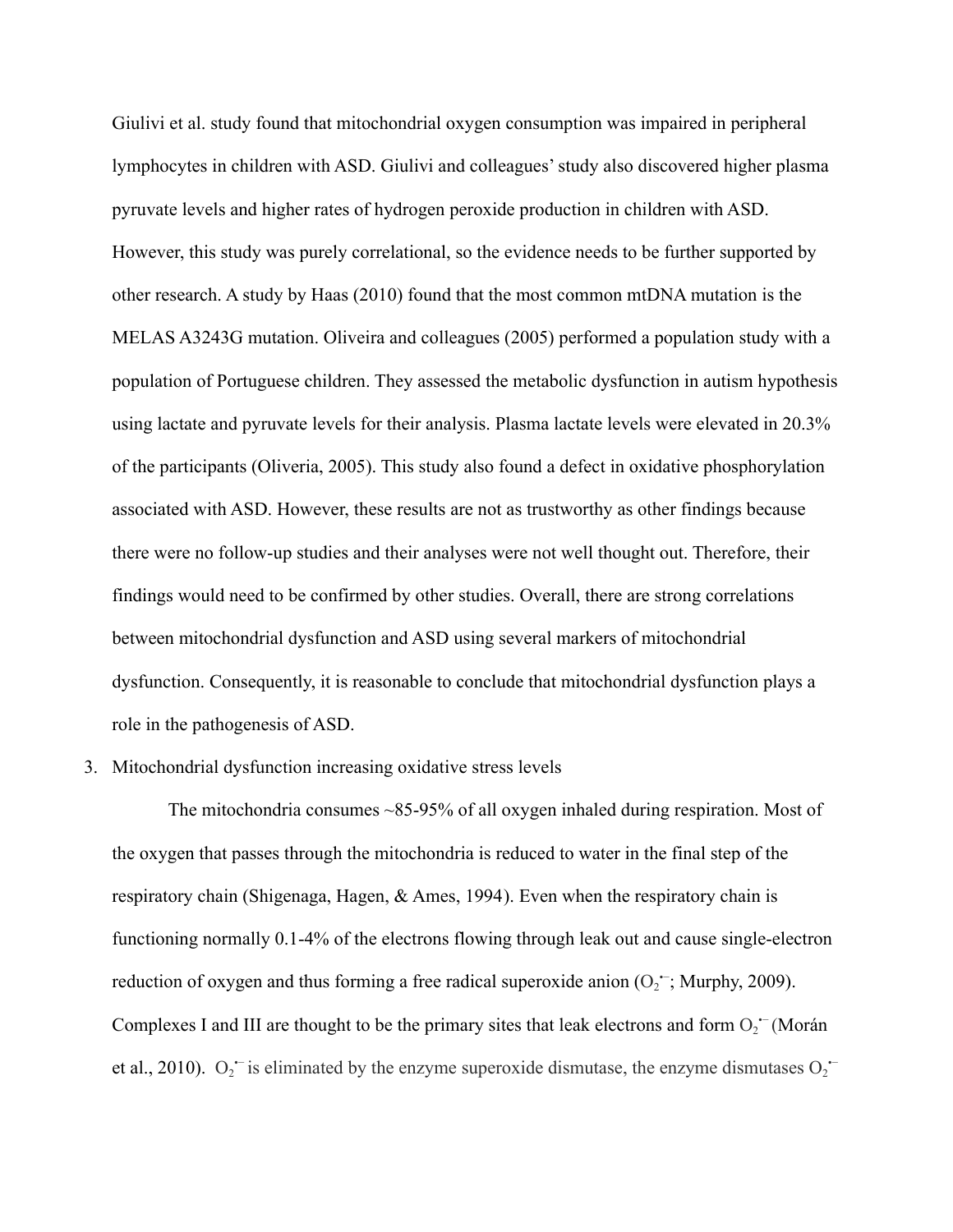into  $H_2O_2$  (Morán et al., 2012). When the mitochondria is dysfunctional and the respiratory chain is damaged  $O_2$ <sup> $-$ </sup> is increased and can favor the accumulation of ROS (Morán et al., 2012).

The dysfunction of the mitochondria that is relevant to ASD is mitochondrial disorders. In primary mitochondrial diseases, the respiratory chain is dysfunctional (Morán et al., 2012). The dysfunction in the respiratory chain leads to disturbances in the electron transport and proton pumping across the membrane (Morán et al., 2012). The main mitochondrial dysfunction seen in ASD is decreased levels of complexes in the electron transport chain (Siddiqui, Elwell, & Johnson, 2016; Tang et al., 2013; Gu et al., 2013). Siddiqui, Elwell, & Johnson (2016) found reduced levels of complexes III and V. A study by Tang and colleagues (2013) found reduced levels of all ETC complexes except II in children with ASD. Gu and colleagues (2013) found decreased pyruvate dehydrogenase activity in post-mortem frontal cortex tissue of people with ASD. Reduced levels of pyruvate dehydrogenase would result in insufficient removal of pyruvate and lactate for the TCA cycle leading to insufficient ATP generation (Gu et al., 2013). The mitochondrial dysfunction seen in ASD leads to an increase in mitochondrial ROS (mtROS) (Manivasagam et al., 2020).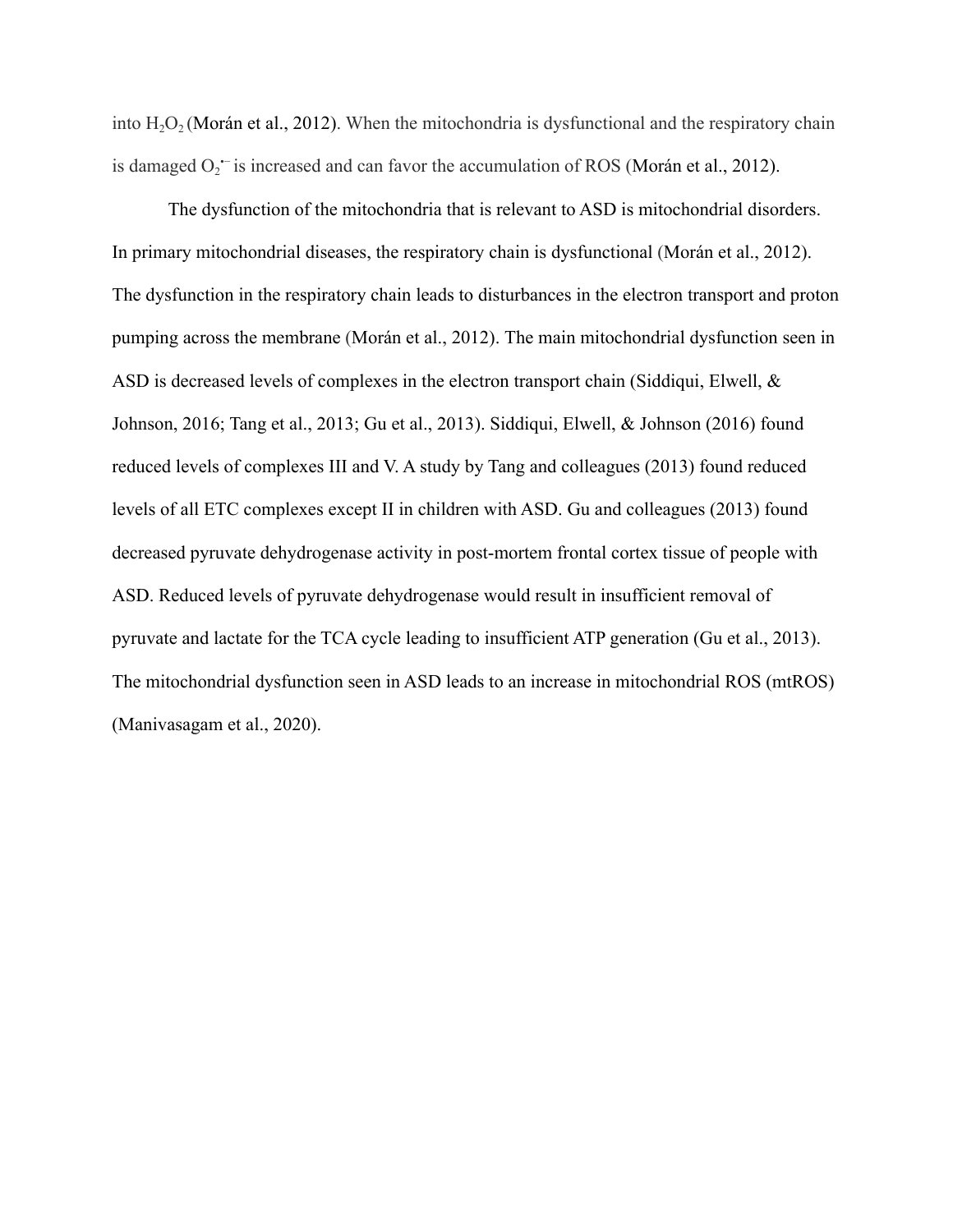

*Figure 2.* Reduced concentrations of ETC complexes and electron leakage points.

# 4. mtROS causes dysregulation of cytokines and chemokines

As stated earlier PAMPs and DAMPs can stimulate ROS production by stimulating the mitochondria (Yang et al., 2013). ROS can cause thioredoxin-interacting protein (TXNIP) to dissociate from thioredoxin (TRX), which allows TXNIP to bind to Nod-like receptor pyrin domain-containing 3 (NLRP3), which leads to NLRP3 inflammasome activation (Yang et al., 2013). Then NLRP3 inflammasome then activates caspase-1, which catalyzes the proteolytic maturation of pro-inflammatory cytokines IL-1β and IL-18 (Yang et al., 2013). Mitochondrial ROS (mtROS) can also promote pro-inflammatory cytokine production without using an inflammasome by inactivating MAPK phosphatase, which inhibits pro-inflammatory cytokine gene transcription (Yang et al., 2013). Nakahira et al. (2011) and Zhou et al. (2011) showed that increased mitochondria-derived ROS caused by respiratory chain inhibitors lead to enhanced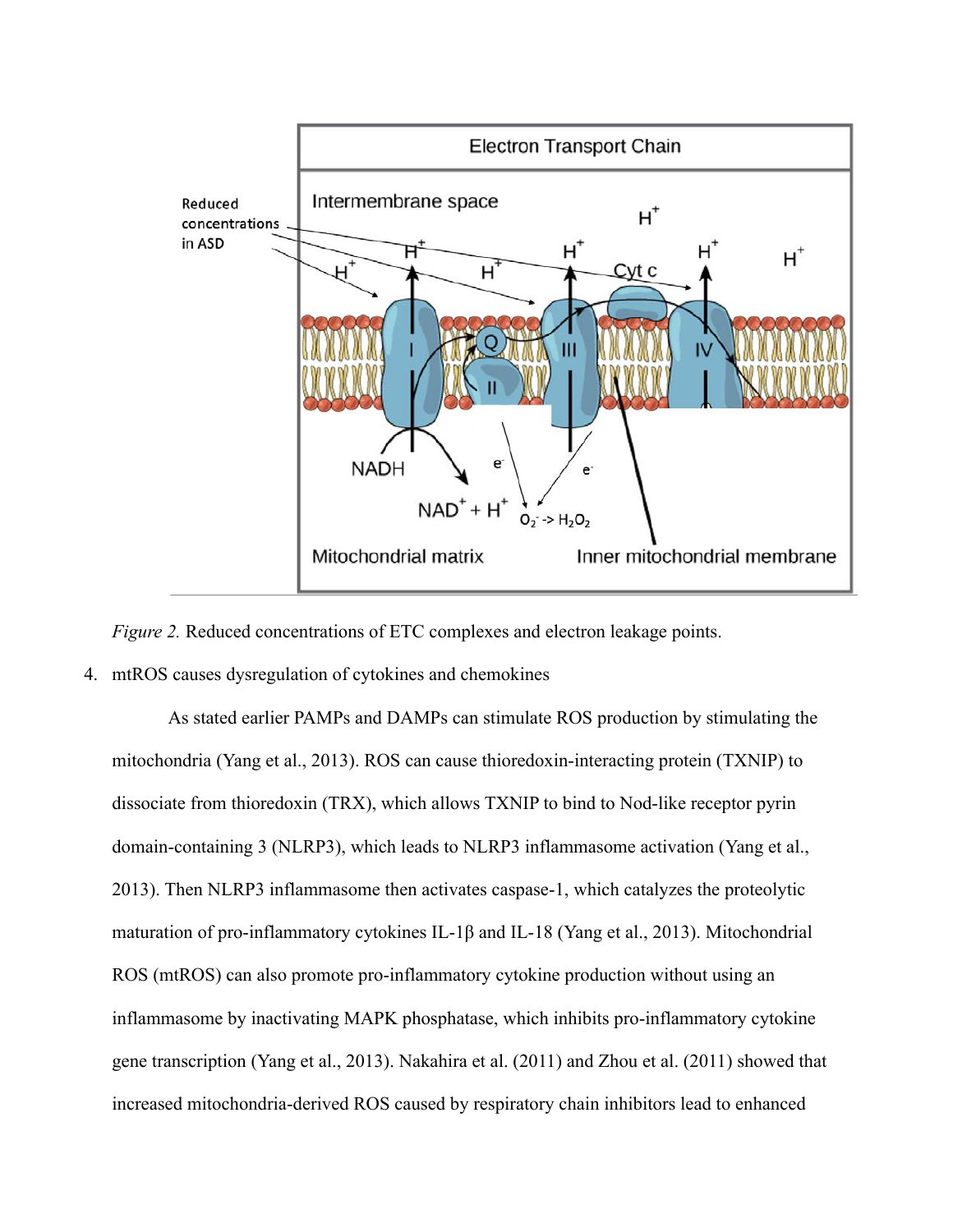NLRP3-dependent caspase-1 activation and IL-1β secretion. ROS from the mitochondria have been proposed to mediate inflammasome activation (Yang et al., 2013). mtROS mediating the NLRP3 inflammatory response can lead to increased amounts of inflammatory cytokines (Nakahira et al., 2011).



*Figure 3.* Diagram of inflammatory cytokine production dependent and independent of inflammasome activation.

The Nakahira et al. (2011), Zhou et al. (2011), and Bulua et al. (2011) studies all indicate that mtROS act as signaling molecules to trigger proinflammatory cytokine production. Bulua and colleagues designed a cellular experiment to confirm that mitochondria are the cellular source of excessive ROS. They found that inhibiting mtROS production inhibited MAPK activation and production of IL-6 and TNF. The findings showed that with less mtROS production there were fewer inflammatory cytokines in the cells. Therefore, it can reasonably be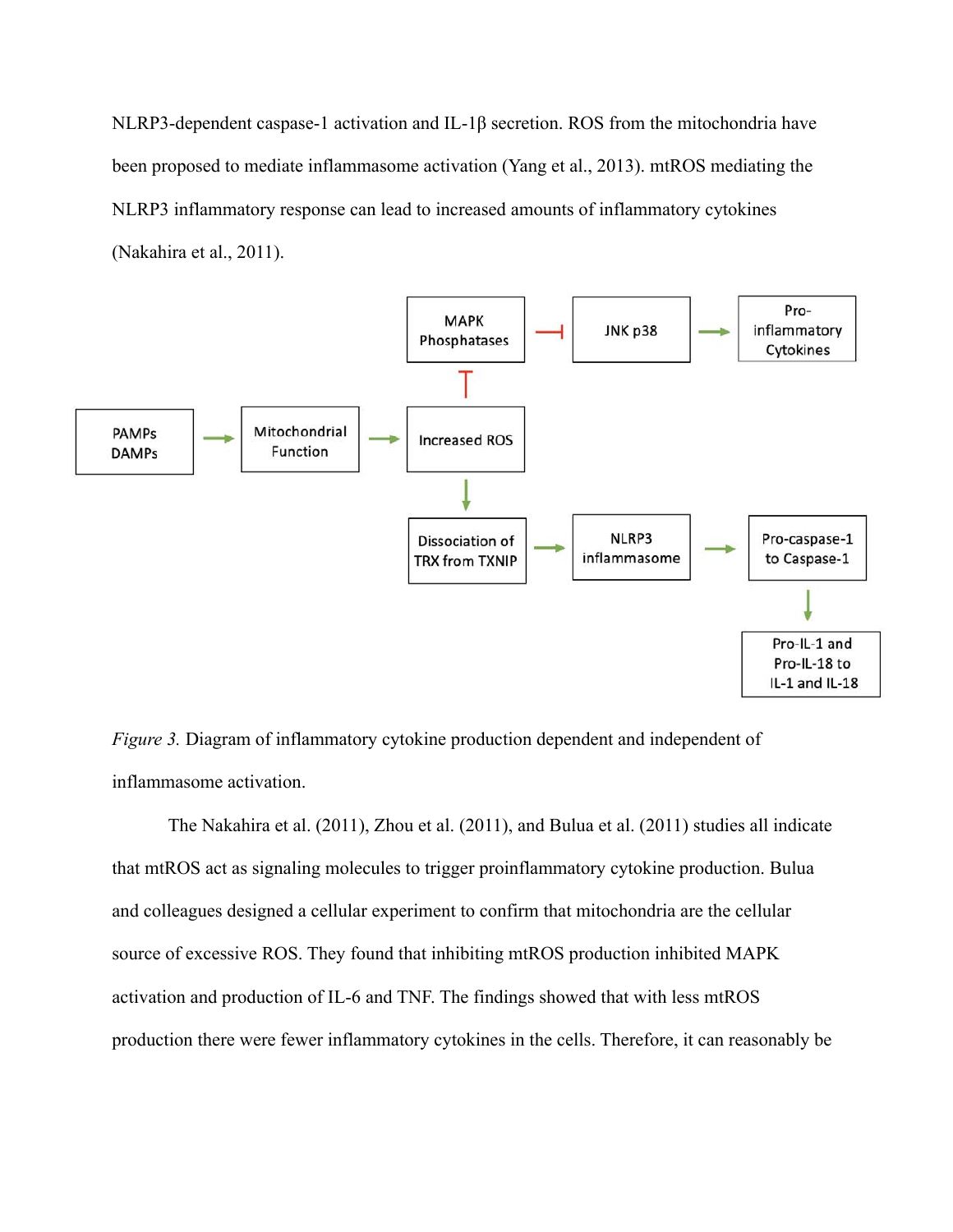concluded that mtROS cause dysregulation in the production of inflammatory cytokines and chemokines. An overproduction of inflammatory cytokines leads to neuroinflammation.

5. Immune system dysregulation causing synaptic pruning deficits

Neuroinflammation is increased in ASD. A study by Takano (2015) found that inflammatory cytokines, a signaling molecule that increases inflammation, are increased in postmortem brain tissue taken from patients with ASD (Takano, 2015). Noreiga and colleagues (2014) also reported altered cytokine profiles in patients diagnosed with ASD. Increased cytokine production of IL-1β, IL-6, and IL-18 were found in the postmortem brains of people with ASD (Noreiga et al., 2014; Takano, 2015). The increased levels of inflammatory cytokines indicate increased microglial activation and expression because microglia are one of the main producers of inflammatory cytokines (Noreiga et al., 2014). The cytokine increase that is found in ASD is a common research finding; since several studies show the same increased cytokine profile in people with ASD, which adds confidence to the findings.

Neuroinflammation is the inflammatory response that occurs within the brain and spinal cord. The inflammation is mediated by cytokines, chemokines, reactive oxygen species, and other secondary messengers (DiSabato, Quan, & Godbout, 2017). These mediators are produced by microglia, astrocytes, endothelial cells, and peripheral immune cells. Common cytokines involved in neuroinflammation are IL-1β, IL-6, and IL-18 (Petrelli, Pucci, & Bezzi, 2016). Neuroinflammation can be damaging to the brain and cause neural circuitry to lose integrity through glial activation.

Proinflammatory cytokines in the brain can lead to neuroinflammation and gliosis by activating the brain's immune system. Researchers hypothesis that the inflammatory response contributes to the pathogenesis of ASD (Jones et al., 2017; Estes & McAllister, 2015; Keil et al.,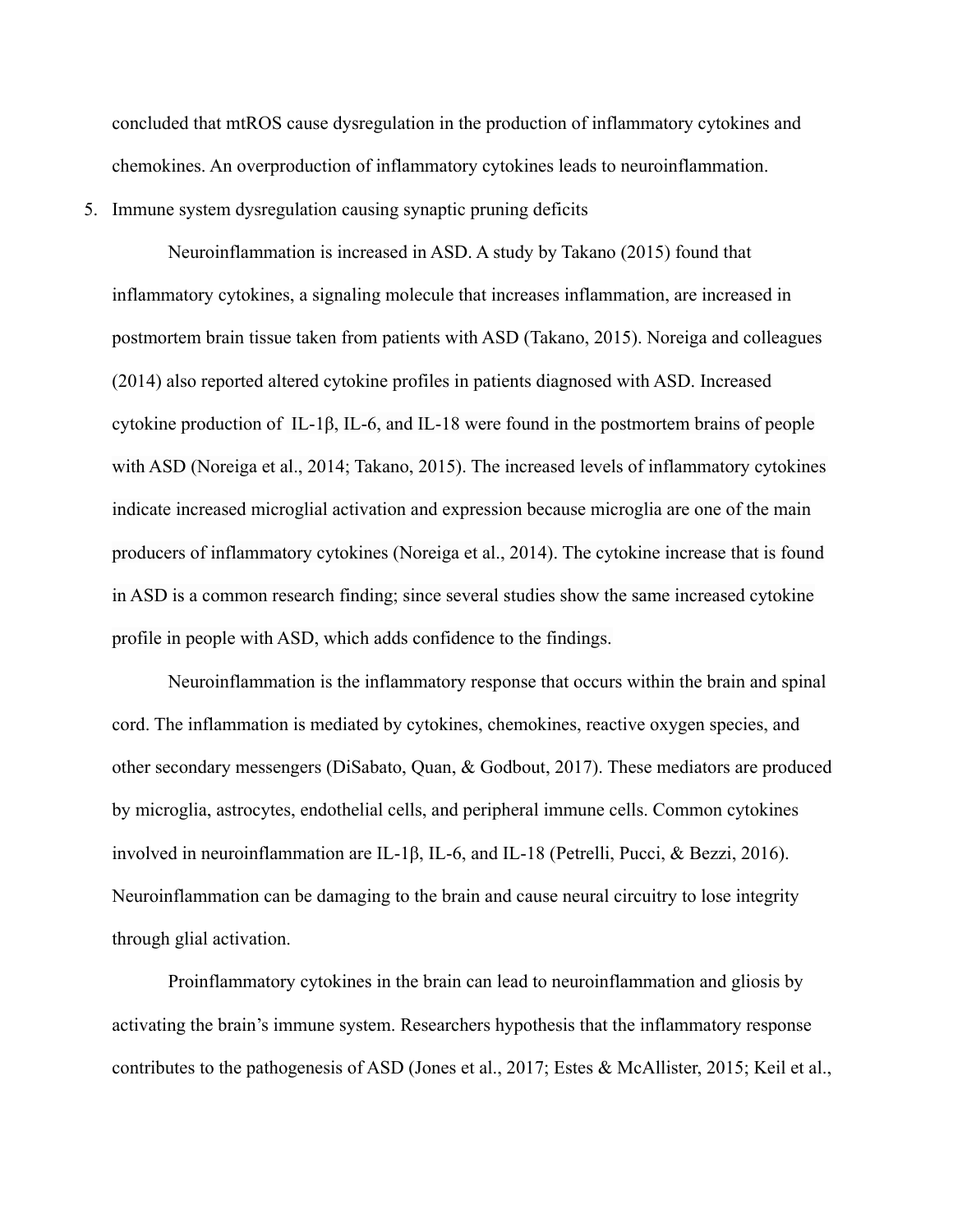2010; Meyer, Ingersoll, & Hambrick, 2011). Specifically, that reactive gliosis might disturb microglia's ability to modulate the maturation, elimination, and functioning of synaptogenesis (Petrelli, Pucci, & Bezzi, 2016; Malkova et al., 2012; Knuesel et al., 2014). Microglia are essential in monitoring and maintaining synapses in the brain by regulating synaptogenesis and neuronal maturation/activity (Paolicelli et al., 2011). They do this by engulfing synaptic material. During reactive gliosis, microglia do not engulf synaptic material which leads to a lessening of synaptic pruning. Decreased synaptic pruning is the largest hallmark of ASD and is thought to be one of the main contributing factors to the symptoms and pathology seen in people with ASD (Petrelli, Pucci, & Bezzi, 2016; Estes & McAllister, 2015).

6. Conclusion

As demonstrated throughout this paper mitochondrial dysfunction starts a pathway leading to reactive gliosis and decreased synaptic pruning. Mitochondrial dysfunction is one of the most common secondary disorders found in people with ASD (Goodenowe & Pastoral, 2011). Mitochondrial dysfunction produces superoxide with then transforms into hydrogen peroxide which is a reactive oxygen species (Siddiqui, Elwell, & Johnson, 2016; Tang et al., 2013). ROS are DAMPs that cause an increase of ROS in the system which then leads to the production of inflammatory cytokines and reactive gliosis (Petrelli, Pucci, & Bezzi, 2016). During reactive gliosis normal synaptic pruning does not occur which leads to a higher amount of synapses than are present in a neurotypical brain (Paolicelli et al., 2011). Decreased synaptic pruning and an overabundance of synapses is the hallmark of brains with ASD (Blijd-Hoogewys et al., 2014). While the pathway discussed has not been confirmed by other research. Its logic aligns with what research has shown. The next research step would be to confirm the connections suggested in this pathway.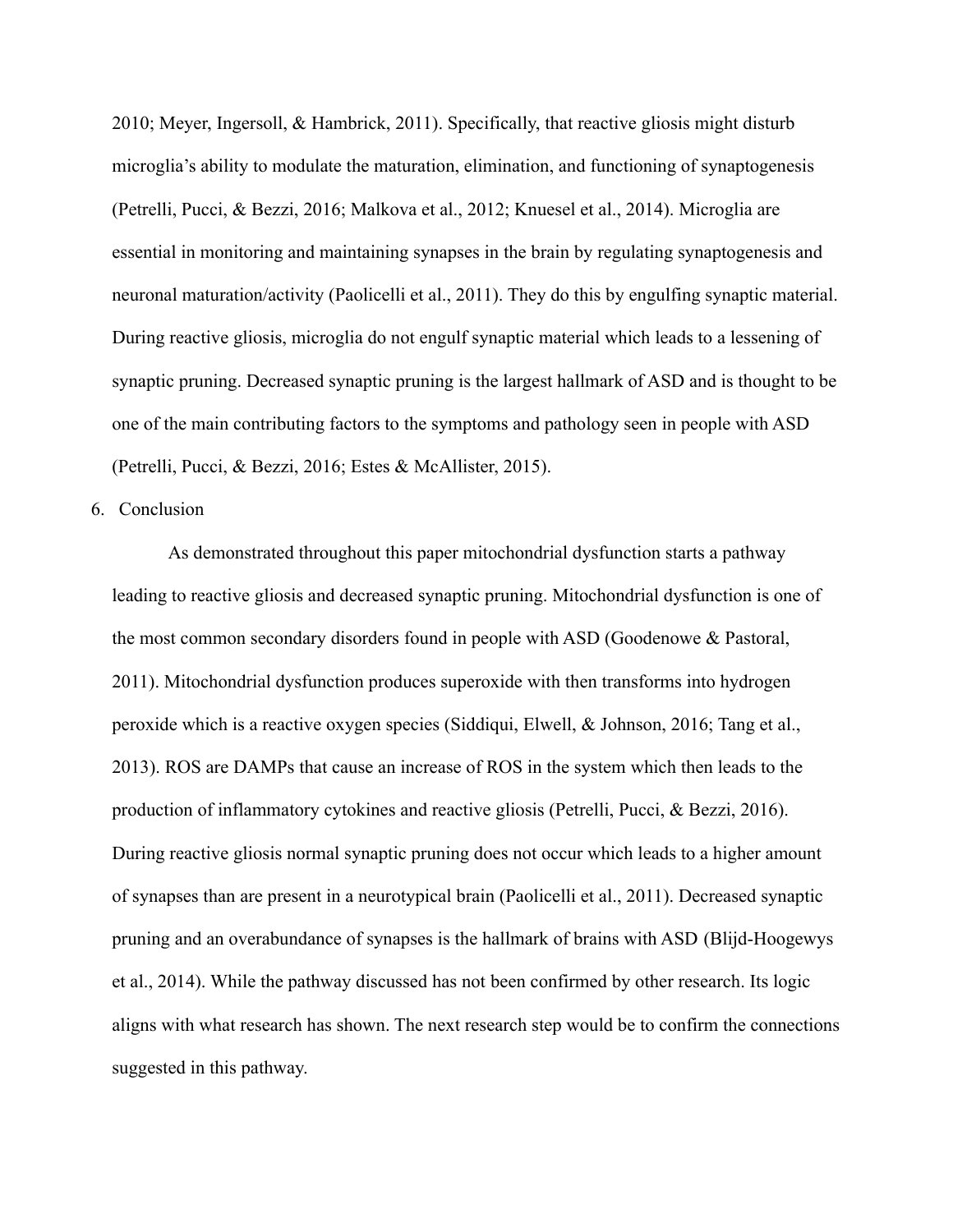- 7. Works Cited
	- American Psychiatric Association. (2013). Diagnostic and statistical manual of mental disorders (5th ed.). Arlington, VA: Author.
	- Blijd-Hoogewys, E. M. A., Bezemer, M. L. & van Geert, P. L. C. Executive functioning in children with ASD: an analysis of the BRIEF. J. Autism Dev. Disord. 44, 3089–3100 (2014).
	- Bulua, A. C. et al. Mitochondrial reactive oxygen species promote production of proinflammatory cytokines and are elevated in TNFR1-associated periodic syndrome (TRAPS). J. Exp. Med. 208, 519–533 (2011).
	- Cerami, A. Inflammatory cytokines. Clin. Immunol. Immunopathol. 62, S3–S10 (1992).
	- DiSabato, D. J., Quan, N. & Godbout, J. P. Neuroinflammation: the devil is in the details. J. Neurochem. 139 Suppl 2, 136–153 (2016).
	- Estes, M. L. & McAllister, A. K. Immune mediators in the brain and peripheral tissues in autism spectrum disorder. Nat. Rev. Neurosci. 16, 469–486 (2015).
	- Ghezzi, P. et al. Hypoxia increases production of interleukin-1 and tumor necrosis factor by human mononuclear cells. Cytokine 3, 189–194 (1991).
	- Giulivi, C. et al. Mitochondrial dysfunction in autism. JAMA 304, 2389–2396 (2010).
	- Goodenowe, D. & Pastural, E. The biochemical basis of autistic behavior and pathology. in Autism - A Neurodevelopmental Journey from Genes to Behaviour (ed. Eapen, V.) (InTech, 2011). doi:10.5772/18571.
	- Gu, F. et al. Alterations in mitochondrial DNA copy number and the activities of electron transport chain complexes and pyruvate dehydrogenase in the frontal cortex from subjects with autism. Transl. Psychiatry 3, e299 (2013).
	- Haas, R. H. Autism and mitochondrial disease. Dev. Disabil. Res. Rev. 16, 144–153 (2010).
	- Jones, K. L. et al. Autism with intellectual disability is associated with increased levels of maternal cytokines and chemokines during gestation. Mol. Psychiatry 22, 273–279 (2017).
	- Keil, A. et al. Parental autoimmune diseases associated with autism spectrum disorders in offspring. Epidemiology 21, 805–808 (2010).
	- Knuesel, I. et al. Maternal immune activation and abnormal brain development across CNS disorders. Nat. Rev. Neurol. 10, 643–660 (2014).
	- Malkova, N. V., Yu, C. Z., Hsiao, E. Y., Moore, M. J. & Patterson, P. H. Maternal immune activation yields offspring displaying mouse versions of the three core symptoms of autism. Brain Behav. Immun. 26, 607–616 (2012).
	- Manivasagam, T. et al. Role of oxidative stress and antioxidants in autism. Adv. Neurobiol. 24, 193–206 (2020).
	- Meyer, K. A., Ingersoll, B. & Hambrick, D. Z. Factors influencing adjustment in siblings of children with autism spectrum disorders. Res. Autism Spectr. Disord. 5, 1413–1420 (2011)
	- Morán, M. et al. Mitochondrial bioenergetics and dynamics interplay in complex I-deficient fibroblasts. Biochim. Biophys. Acta 1802, 443–453 (2010).
	- Morán, M. et al. Mitochondrial respiratory chain dysfunction: implications in neurodegeneration. Free Radic. Biol. Med. 53, 595–609 (2012).
	- Murphy, M. P. How mitochondria produce reactive oxygen species. Biochem. J. 417, 1–13 (2009).